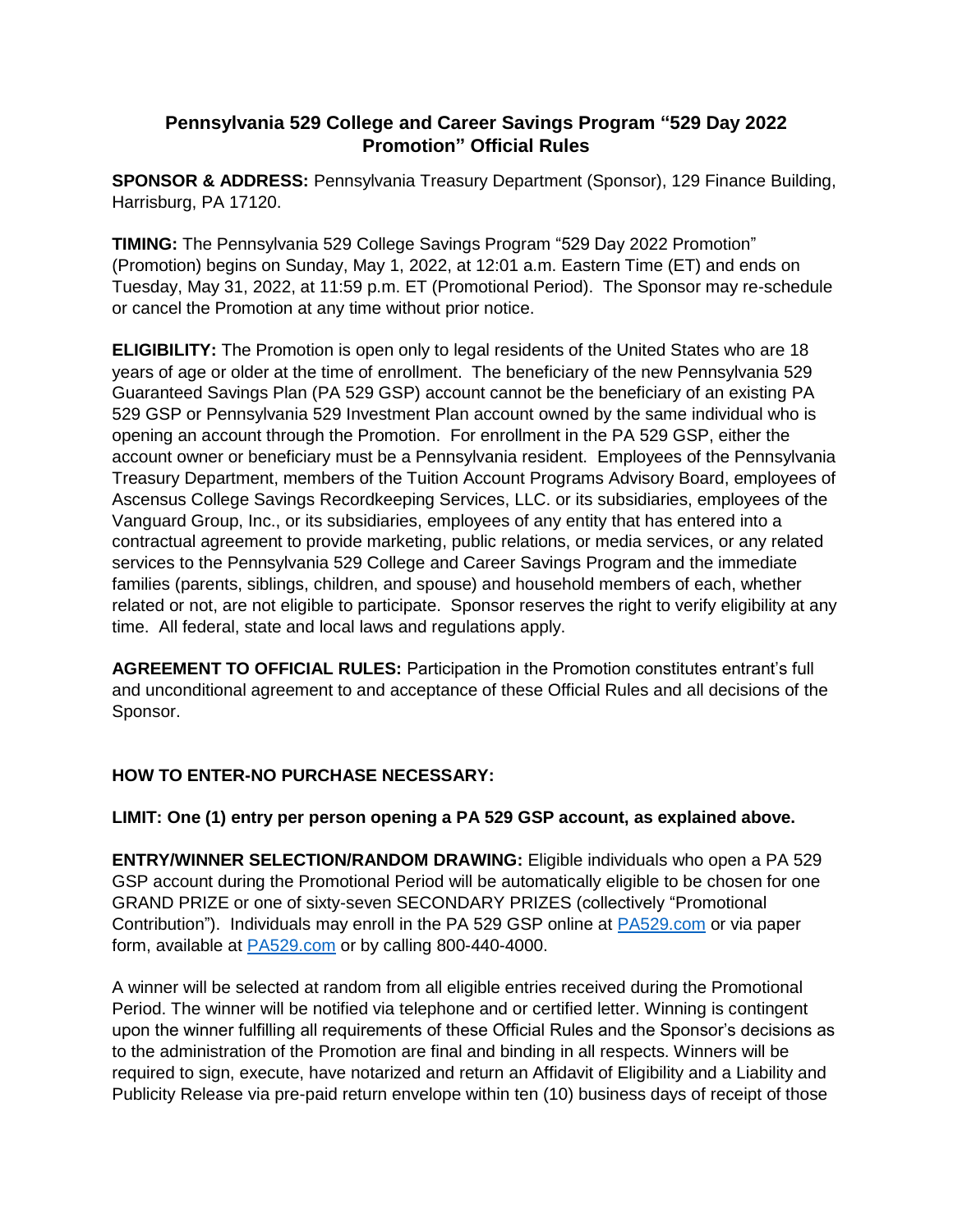documents, or winners may be disqualified and the prize may be forfeited. By returning the completed Affidavit/Release, each winner attests to the authenticity of his/her winning entry. In the event that any prize notification is undeliverable, Sponsor is unable to contact a winner, or response to a prize notification is not received within ten (10) business days of its issuance, the prize may be forfeited. If the prize is forfeited, an alternate winner will be chosen at random from the remaining eligible entries. Drawings will continue until the prize has been awarded.

## **PRIZE/APPROXIMATE RETAIL VALUE (ARV)/ODDS OF WINNING:**

One (1) winner will receive a grand prize of a \$5,290 contribution into their PA 529 GSP account (GRAND PRIZE).

Sixty-seven (67) winners will receive secondary prizes of a \$529 contribution into their PA 529 GSP account (SECONDARY PRIZES), with one winner being selected from each of Pennsylvania's counties based on mailing address. If no eligible individuals are identified from a specific county, no winner will be selected from that county.

The Promotion prize must be used for "qualified education expenses," as defined by Section 529 of the Internal Revenue Code, and must be held in a PA 529 GSP account. All terms and conditions for a PA 529 GSP account apply, including the valuation of the account when a withdrawal is made, except that non-qualified withdrawals of the prize funds or associated earnings are not permitted. If a winner closes his or her PA 529 GSP, the prize funds and all associated earnings will be refunded to the Sponsor. Sponsor will create a PA 529 GSP account for each winner. Each winner must complete any and all paperwork and provide all necessary information required by Sponsor for the creation of a PA 529 GSP account prior to receipt of any prize. Each winner's PA 529 GSP account must be created and active prior to receipt of any prize.

Odds of winning any prize depend on the total number of eligible entries received. All federal, state, and local taxes on the prize are the sole responsibility of each winner; if applicable, each winner may receive an IRS Form 1099 for the retail value of the prize. Each winner is also responsible for all fees, surcharges, and expenses not mentioned herein and associated with acceptance, award, enjoyment, and/or use of any prize. Sponsor is not responsible for any winner limitations that prevent each winner's acceptance or use of any prize. Prize is not transferable. No cash redemptions or prize substitution allowed except at the sole discretion of the Sponsor who may substitute a prize of equal or greater value. Sponsor will deliver prizes to each winner's PA 529 GSP account within three (3) months of the Promotion assuming PA 529 GSP account enrollment by paper or online application is completed by each winner in a timely manner.

**GENERAL:** By participating, entrants agree to be bound by these Official Rules and Sponsor's decisions on all matters relating to the Promotion will be final. Sponsor reserves the right to rescind the Promotion, without liability, in the event of printing or production errors, or electronic failures of any kind. Sponsor reserves the right to modify these Official Rules for clarification purposes without materially affecting the terms and conditions of the Promotion. Sponsor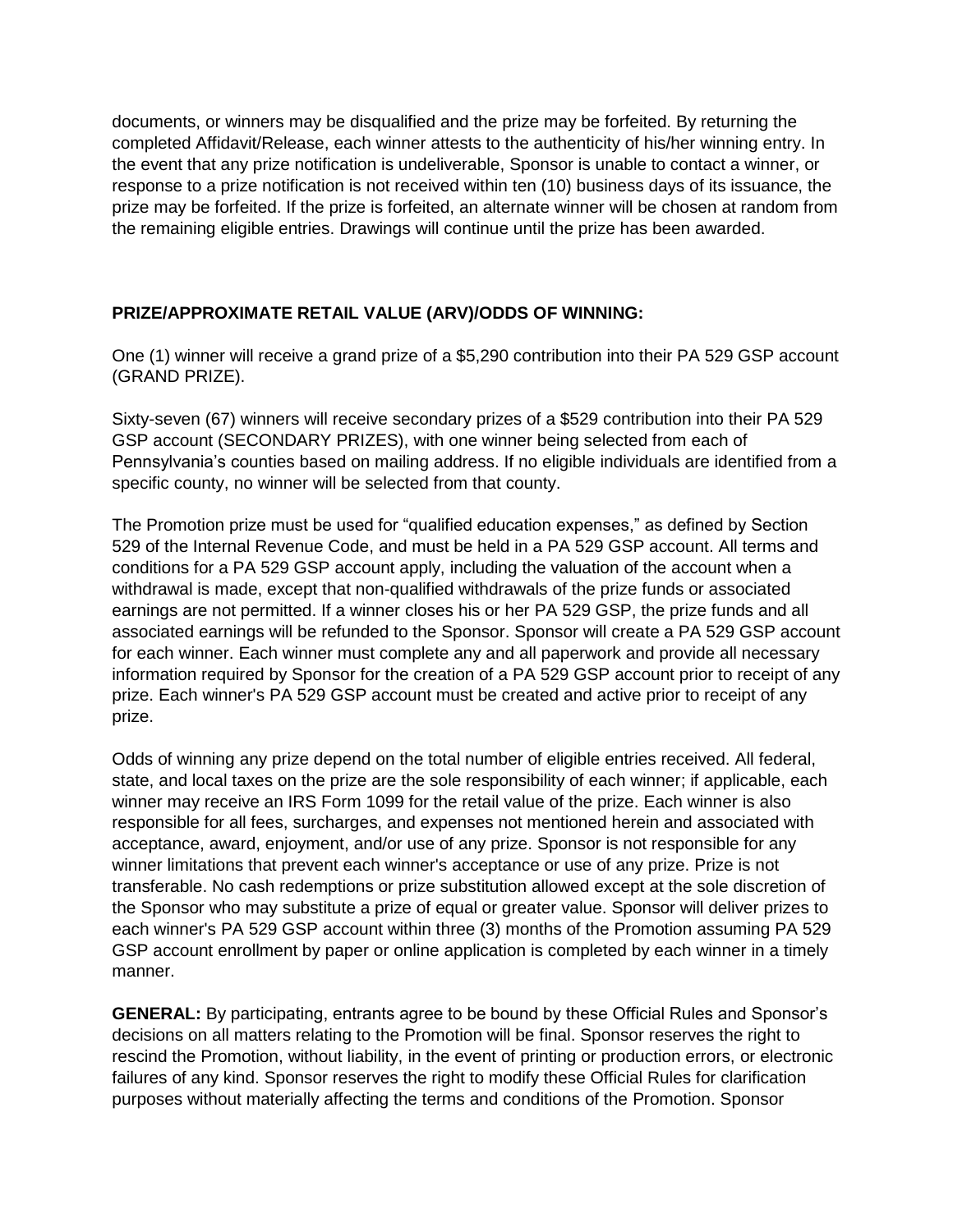reserves the right to cancel, modify or suspend the Promotion should fraud, technical failures, or any other factor beyond the reasonable control of Sponsor impair the integrity of the Promotion, as determined by Sponsor in its sole discretion. In such event, Sponsor reserves the right to award the prize from the eligible submissions received up to the time of impairment. If the prize or prize notification are returned as undeliverable, this will result in disqualification and alternate winner(s) will be selected. Except where prohibited by law or where a winner notifies Sponsor in writing that for reasons of personal security, acceptance of a prize constitutes permission for the Sponsor to use the name, photograph, likeness, statements (in whole, in part or altered in any way), biographical information, voice, video, and city and state address of each winner (collectively "Publicity Materials") on a worldwide basis, and in all forms of media, in perpetuity, without further compensation. Each winner will be required to make himself or herself available for media interviews and public relations activities, if appropriate. Each winner agrees that his or her statements may be used in whole or in part and may be paraphrased, amplified, shortened, and/or put into conversational form to meet the requirements of copy, layout and/or script, provided their general sense is not changed, and hereby waive any right to inspect and approve finished Publicity Materials, and each winner further agrees that he or she will not hold Sponsor responsible for any liability resulting from the use of the Publicity Materials. All Publicity Materials developed or used hereunder will be and remain Sponsor's property, and each winner and runners-up specifically understand and agree that any copyrightable Publicity Materials will be works "made for hire," and finalists and winners will retain no ownership rights whatsoever in or to said works. If said Publicity Materials are not considered works, "made for hire," finalists and winners hereby assign all said works to Sponsor. All participants and winners also agree to release, discharge, indemnify and hold harmless Sponsor, its affiliates and subsidiaries, and each of their respective officers, directors, employees, representatives and agents from and against any claims, damages or liability due to any injuries, damages, or losses to any person (including death) or property of any kind resulting in whole or in part, directly or indirectly, from acceptance, possession, misuse or use of any prize or participation in any Promotion -related activity or participation in the Promotion. The Sponsor may prohibit any entrant from participating in the Promotion at its sole discretion, if an entrant shows a disregard for these Official Rules or acts: (a) in a manner Sponsor determines to be unfair or inequitable, including but not limited to tampering with the Promotion or Sponsor's Web site; (b) with an intent to annoy, threaten or harass any other entrant or the Sponsor; or (c) in any other disruptive or illegal manner. In such event, Sponsor will conduct the Promotion in accordance with these Official Rules in a manner deemed fair, proper and equitable by Sponsor, in its sole discretion.

BY PARTICIPATING IN THE PROMOTION OR ACCEPTING A PRIZE, EACH WINNER AGREES TO RELEASE THE SPONSOR, THE PENNSYLVANIA TREASURY DEPARTMENT, MEMBERS OF THE TUITION ACCOUNT PROGRAMS ADVISORY BOARD, THE COMMONWEALTH OF PENNSYLVANIA, ITS OFFICIALS, AGENTS, EMPLOYEES, AND ALL OTHERS ASSOCIATED WITH THE DEVELOPMENT AND EXECUTION OF THE PROMOTION FROM AND AGAINST ANY AND ALL LIABILITY, LOSS, OR DAMAGE OF ANY KIND INCURRED WITH RESPECT TO OR IN ANY WAY ARISING FROM THE AWARDING, RECEIPT, POSSESSION, USE OR MISUSE OF ANY PRIZE AND/OR WITH RESPECT TO OR IN ANY WAY ARISING FROM PARTICIPATION IN THIS PROMOTION OR ANY PRIZE RELATED ACTIVITY, INCLUDING, WITHOUT LIMITATION, LIABILITY FOR PERSONAL INJURY, DEATH, DAMAGE OR LOSS.